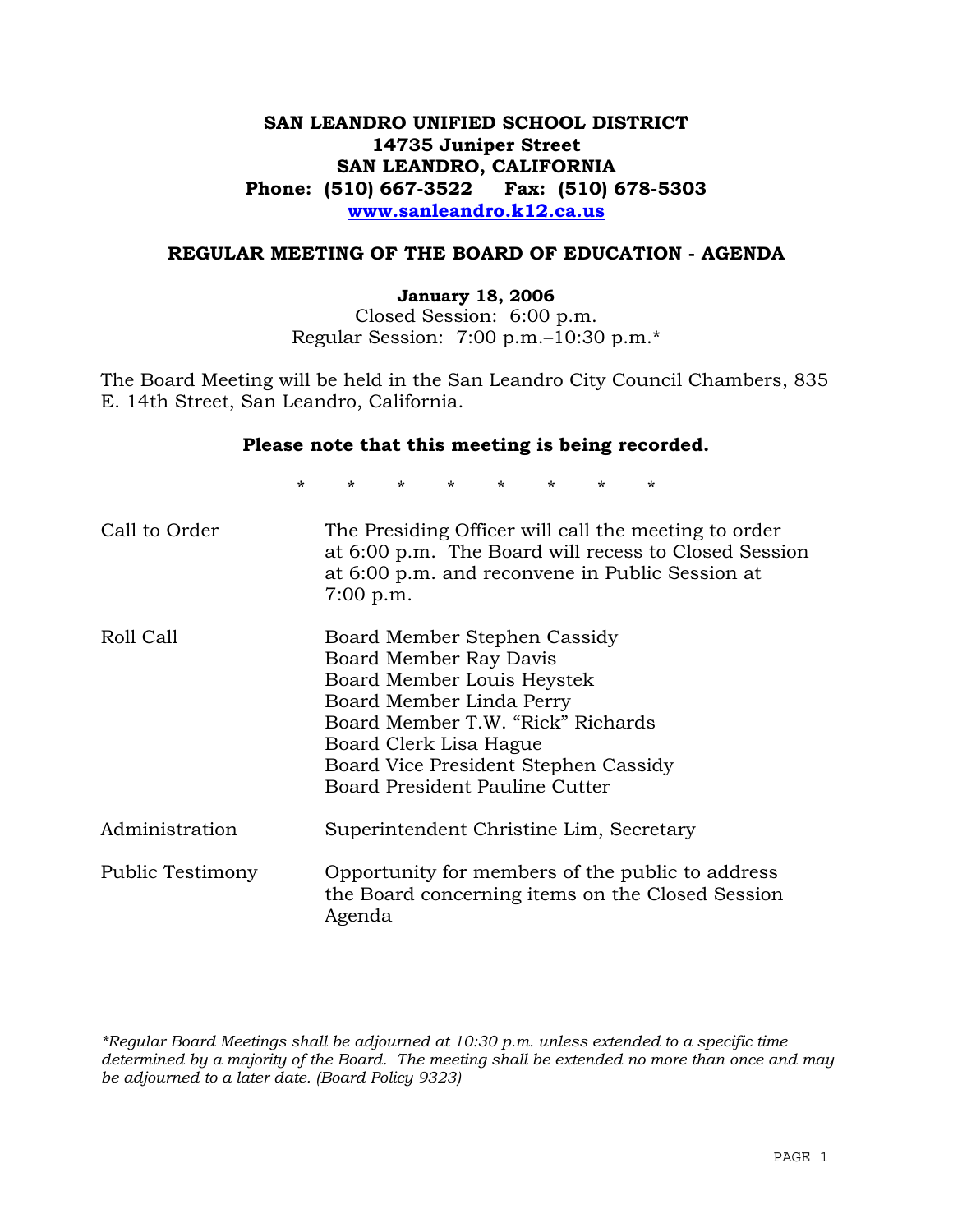Prior to the Public Session, the Board will meet in Closed Session pursuant to Education Code Section 35146 and 48918(c), and Government Code Sections 54957, 54956.9(b), and 54956.9

- a) Student Expulsions
- b) Public Employee Discipline/Dismissal/Release/Employment
- c) Conference with Legal Counsel Anticipated Litigation Significant Exposure to Litigation

| Report Closed<br><b>Session Action</b> | Motion __________ Second __________ Vote ________                                                            |                                         |                                                                                                                                                                                                                                                                                                                                                                                                                                                                                                                                                                                                                                                                                                                                                                                                                                                                                                                                                                                                                        |
|----------------------------------------|--------------------------------------------------------------------------------------------------------------|-----------------------------------------|------------------------------------------------------------------------------------------------------------------------------------------------------------------------------------------------------------------------------------------------------------------------------------------------------------------------------------------------------------------------------------------------------------------------------------------------------------------------------------------------------------------------------------------------------------------------------------------------------------------------------------------------------------------------------------------------------------------------------------------------------------------------------------------------------------------------------------------------------------------------------------------------------------------------------------------------------------------------------------------------------------------------|
| Pledge of Allegiance                   |                                                                                                              |                                         |                                                                                                                                                                                                                                                                                                                                                                                                                                                                                                                                                                                                                                                                                                                                                                                                                                                                                                                                                                                                                        |
| Approve Agenda                         | Approve the Regular Meeting Agenda of<br>January 18, 2006<br>Motion _________ Second _________ Vote ________ |                                         |                                                                                                                                                                                                                                                                                                                                                                                                                                                                                                                                                                                                                                                                                                                                                                                                                                                                                                                                                                                                                        |
| Legal Statement                        | 54954.2(a)                                                                                                   |                                         | Members of the audience who wish to address the<br>Board are asked to complete the yellow card available at<br>the entrance and submit it to the Board's Administrative<br>Assistant. Speakers who have completed the card will be<br>called when the item is reached on the agenda or, for<br>non-agenda items, during the Public Testimony. Cards<br>are to be turned in before the item is reached on the<br>agenda. Please note that this meeting is being recorded.<br>State law prohibits the Board of Education from taking<br>any action on or discussing items that are not on the<br>posted agenda except to A) briefly respond to statements<br>made or questions posed by the public in attendance; B)<br>ask questions for clarification; C) provide a reference to a<br>staff member or other resource for factual information in<br>response to the inquiry; or D) ask a staff member to<br>report back on the matter at the next meeting and/or put<br>it on a future agenda. (Government Code Section |
| <b>REPORTS</b>                         |                                                                                                              | <b>Student Representatives' Reports</b> |                                                                                                                                                                                                                                                                                                                                                                                                                                                                                                                                                                                                                                                                                                                                                                                                                                                                                                                                                                                                                        |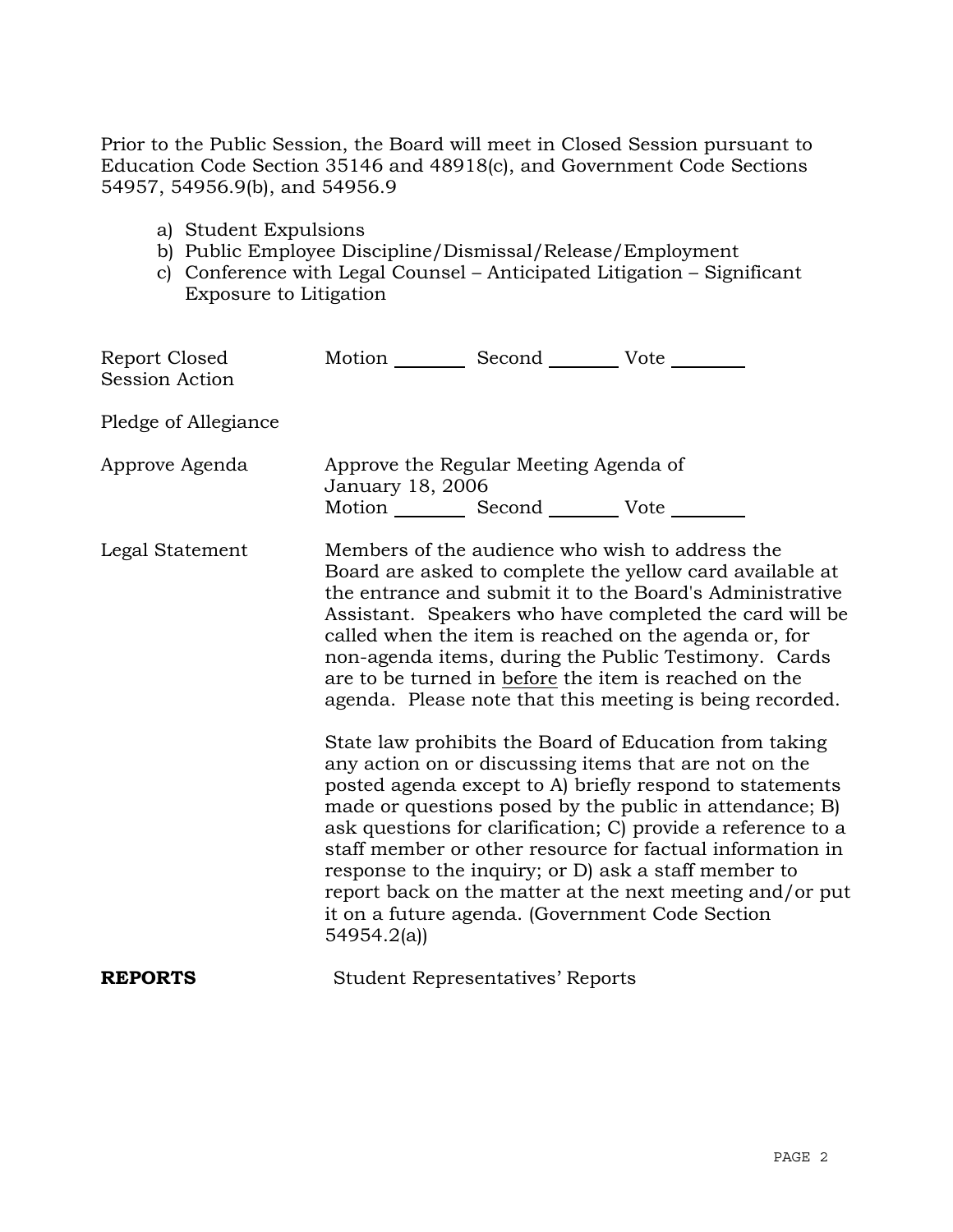## **PRESENTATIONS**

- \* Certificates of Commendation will be presented to Latoya Hall, Eden Area Regional Occupational Program (ROP) "Student of the Month" for December 2005 for her work in the Business & Finance Academy.
- \* Mr. Stephen Sanger of Schoolhouse Services will present a summary of the results of the demographic report which outlines the projected enrollment baseline for the next ten years and addresses the District's overcrowding issue.
- \* District staff, with support from our health insurance consultants, will present a recap of the process and negotiations that we conducted to establish the current health insurance rates and our future strategies to stabilize our employee health insurance plans.
- \* Assistant Superintendent Leon Glaster, and Business Manager Bruce Colby, will present the First Interim Report for 2005/2006 Fiscal Year.

# **PUBLIC TESTIMONY ON NON-AGENDA ITEMS**

**REPORTS** Correspondence Superintendent's Report Board Committee Reports

- City/District Liaison
- Communication
- Curriculum
- Finance

Board Representatives' Reports

- Alameda County School Boards Assn.
- Eden Area Regional Occupational Program
- San Leandro Collaborative

# **CONSENT ITEMS**

These items are considered routine and may be enacted by a single motion. At the request of any member of the Board, any item on the consent agenda shall be removed and given individual consideration for action as a regular agenda item.

## General Services

| $1.1-C$            | <b>Staff Recommendation:</b> |        |                                                  |
|--------------------|------------------------------|--------|--------------------------------------------------|
| Approval of Board  |                              |        | Approve the minutes of the special board meeting |
| Minutes – November | held on November 29, 2005.   |        |                                                  |
| 29, 2005           | Motion                       | Second | Vote                                             |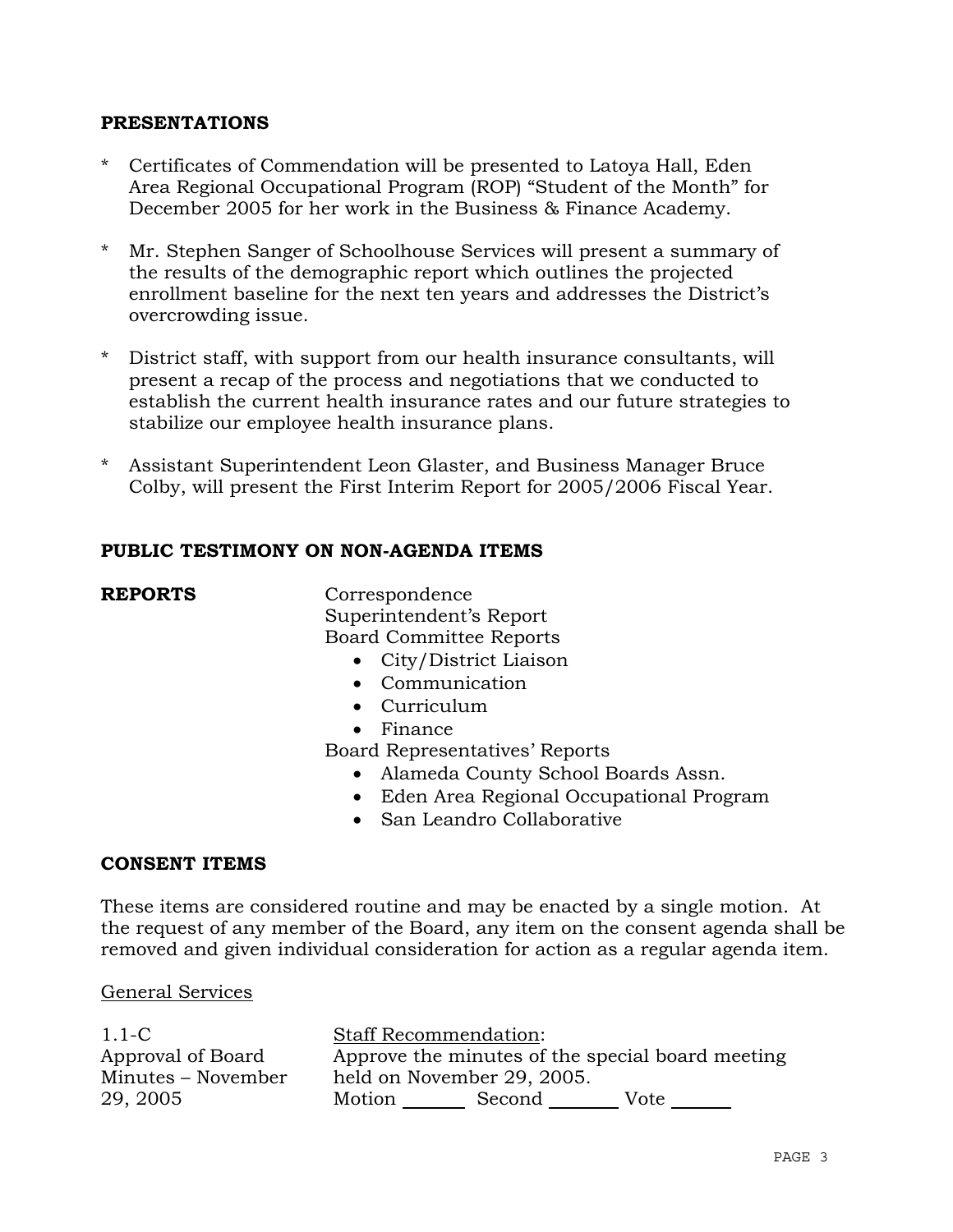1.2-C Approval of Board Minutes – December 6, 2005

1.3-C Approval of Board Minutes – December 13, 2005

1.4-C Resolution #06-02 Authorization to Draw Funds

Staff Recommendation: Approve the minutes of the regular board meeting held on December 6, 2005. Motion \_\_\_\_\_\_\_\_\_ Second \_\_\_\_\_\_\_\_\_ Vote \_\_\_\_\_\_\_

Staff Recommendation: Approve the minutes of the regular board meeting held on December 13, 2005. Motion Second Vote

Staff Recommendation: Adopt Resolution #06-01 authorizing certain persons to draw funds on behalf of the District. Motion Second Vote \_\_\_\_\_\_

Human Resources

| $2.1-C$          | <b>Staff Recommendation:</b>          |  |
|------------------|---------------------------------------|--|
| Acceptance of    | Accept Personnel Report as submitted. |  |
| Personnel Report | Motion<br>Vote<br>Second              |  |

Educational Services

3.1-C Acceptance of Donations

Staff Recommendation: Approve the acceptance of gifts to the District as follows:

Garfield Elementary School

- 4 backpacks filled with school supplies from Marty & Tony Figueiredo Jefferson Elementary School
- Dictionaries for all 3<sup>rd</sup> grade classrooms from the San Leandro Rotary Club

McKinley Elementary School

- HP laser printer and ink cartridge from Sandy McDonald
- \$1,000 from Mr. & Mrs. Sudhindra Vedanthi to be distributed: \$400 to the Music Program, \$400 for a 5th grade classroom, and \$200 for a 1st grade classroom
- $\bullet$  1 telescope for a 5<sup>th</sup> grade classroom from Mr. & Mrs. Sudhindra Vedanthi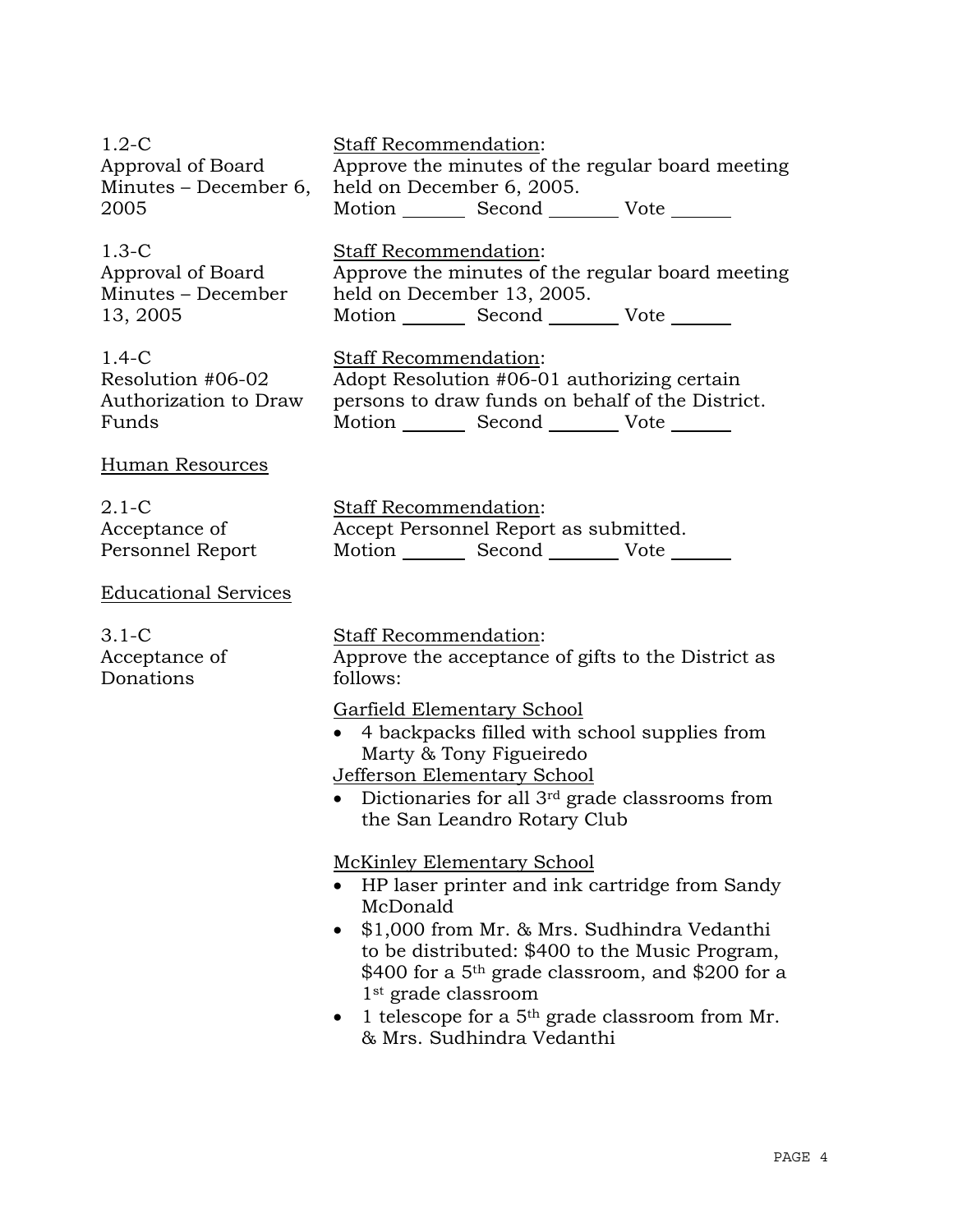# Monroe Elementary School

• Box of 500 crayons from Andrea Walsh

# Roosevelt Elementary School

- \$75.92 through a fund raising campaign from Albertson's Store
- \$96 through the "Campaign for the Community" with P.G. & E.

## Wilson Elementary School

• \$150 for the Conflict Managers Program from Gary Yamashita

## Lincoln High School

• Conference table, chairs, microwave, and other miscellaneous furniture from the Kiwanis  $C<sub>111</sub>h$ 

## San Leandro High School

- \$490 from Stephen Cassidy (\$240 to Link Crew Program and \$250 to College Bound Club)
- 1 Epson Stylus printer from Liz Ojakian
- Various office supplies from Ruby Antonio
- \$800 from Kathryn Natzke to be distributed: \$200 to the Musical Theatre, \$300 to the SLAM Academy, \$200 to the Library, and \$100 for the school newsletter
- 2 videos for the Library from Cheryl Farley

## San Leandro Adult School

• \$200 for gift certificates as awards to students from Charlotte Giauque

## San Leandro Maintenance Dept.

• Office desk from John Risso

Motion Second Vote

3.2-C Recommendation from Administrative Expulsion Panel

## Staff Recommendation:

Approve expulsion recommendation from Administrative Panel for students E13-05/06, E14-05/06, E16-05/06, and E21-05/06. Motion Second Vote \_\_\_\_\_\_\_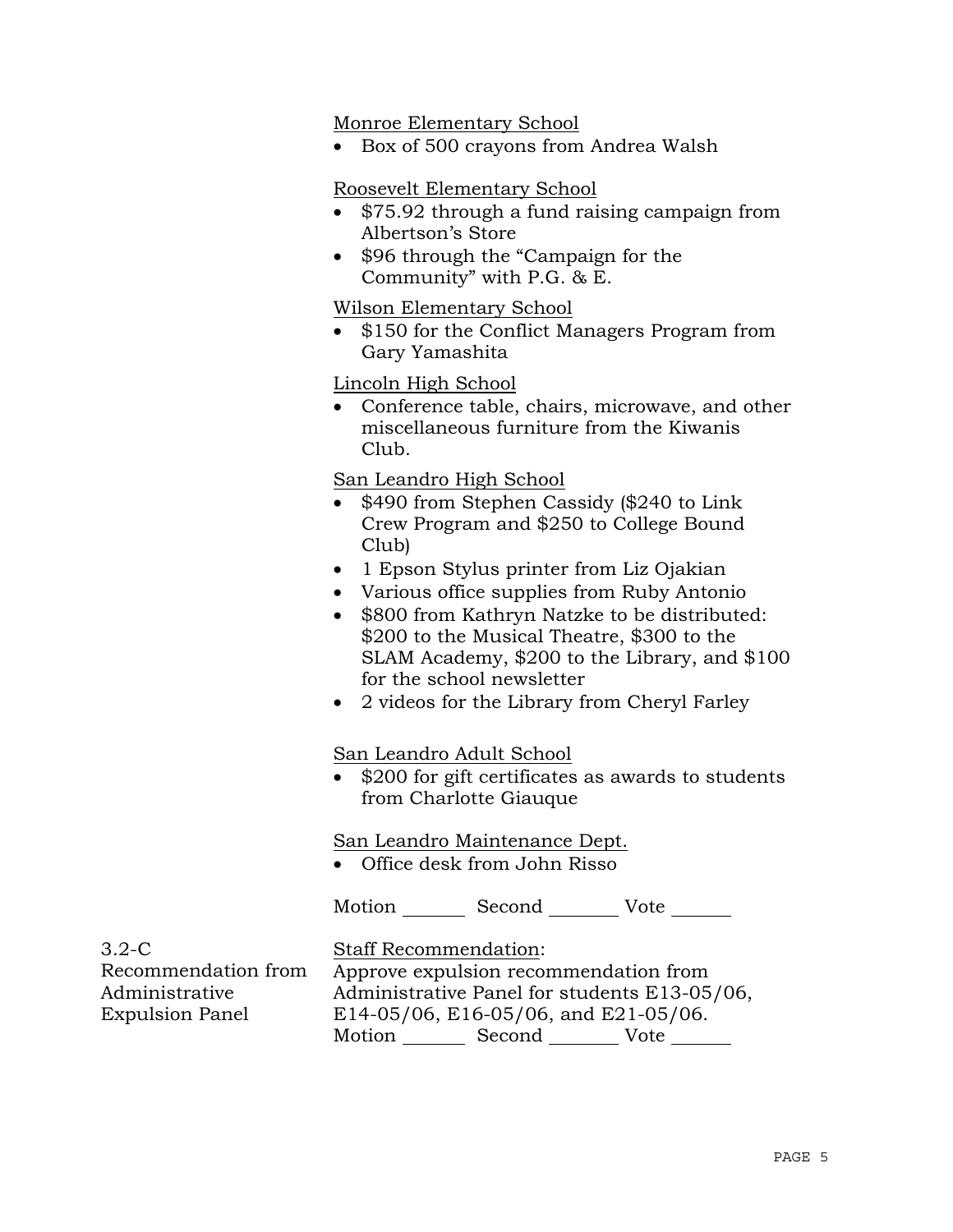| $3.3 - C$        |
|------------------|
| Readmission from |
| Expulsion        |

Staff Recommendation:

Approve the recommendation for readmission of the following students from expulsion:

|                                            | E19-04/05                                                                                                                                             | $E35-04/05$                                                                                                                                                                                                                                   | E47-04/05                                          |
|--------------------------------------------|-------------------------------------------------------------------------------------------------------------------------------------------------------|-----------------------------------------------------------------------------------------------------------------------------------------------------------------------------------------------------------------------------------------------|----------------------------------------------------|
|                                            | $E21-04/05$                                                                                                                                           | E36-04/05                                                                                                                                                                                                                                     | E49-04/05                                          |
|                                            | E23-04/05                                                                                                                                             | E37-04/05                                                                                                                                                                                                                                     | E50-04/05                                          |
|                                            | $E26-04/05$                                                                                                                                           | E38-04/05                                                                                                                                                                                                                                     | E51-04/05                                          |
|                                            | E32-04/05                                                                                                                                             | E40-04/05                                                                                                                                                                                                                                     | E52-04/05                                          |
|                                            | E33-04/05                                                                                                                                             | E44-04/05                                                                                                                                                                                                                                     | E10-05/06                                          |
|                                            | E34-04/05                                                                                                                                             | E45-04/05                                                                                                                                                                                                                                     |                                                    |
|                                            |                                                                                                                                                       | Motion Second Vote                                                                                                                                                                                                                            |                                                    |
| $3.5-C$                                    | <b>Staff Recommendation:</b>                                                                                                                          |                                                                                                                                                                                                                                               |                                                    |
| Kaiser Permanente                          |                                                                                                                                                       |                                                                                                                                                                                                                                               | Approve the acceptance of the Kaiser Permanente    |
| <b>Healthy Habits Grant</b>                |                                                                                                                                                       | Healthy Habits Grant awarded to Garfield                                                                                                                                                                                                      |                                                    |
| Award                                      |                                                                                                                                                       | Elementary School, Wilson Elementary School,                                                                                                                                                                                                  |                                                    |
|                                            | and John Muir Middle School.                                                                                                                          |                                                                                                                                                                                                                                               |                                                    |
|                                            |                                                                                                                                                       | Motion _________ Second __________ Vote _______                                                                                                                                                                                               |                                                    |
| <b>Business, Operations and Facilities</b> |                                                                                                                                                       |                                                                                                                                                                                                                                               |                                                    |
| $4.1 - C$<br>Ratification of Payroll       | Staff Recommendation:<br>Ratify November 2005 payroll in the amount of<br>\$4,152,987.42 and December 2005 payroll in the<br>amount of \$4,14,896.11. |                                                                                                                                                                                                                                               |                                                    |
|                                            |                                                                                                                                                       | Motion _________ Second __________ Vote _______                                                                                                                                                                                               |                                                    |
| $4.2-C$<br>Approval of Bill<br>Warrants    | Staff Recommendation:                                                                                                                                 | Approve Bill Warrants #88-231318-88242578 in<br>the amount of \$473,957.47 for November 2005,<br>and Bill Warrants #88249502-88250976 in the<br>amount of \$4,392,114.39 for December 2005.<br>Motion _________ Second _________ Vote _______ |                                                    |
|                                            |                                                                                                                                                       |                                                                                                                                                                                                                                               |                                                    |
| $4.3-C$                                    | Staff Recommendation:                                                                                                                                 |                                                                                                                                                                                                                                               |                                                    |
| Intra-Budget Transfers                     |                                                                                                                                                       |                                                                                                                                                                                                                                               | Approve the request for Intra-Budget Transfers for |
|                                            | October 2005.                                                                                                                                         |                                                                                                                                                                                                                                               |                                                    |
|                                            |                                                                                                                                                       | Motion _________ Second __________ Vote _____                                                                                                                                                                                                 |                                                    |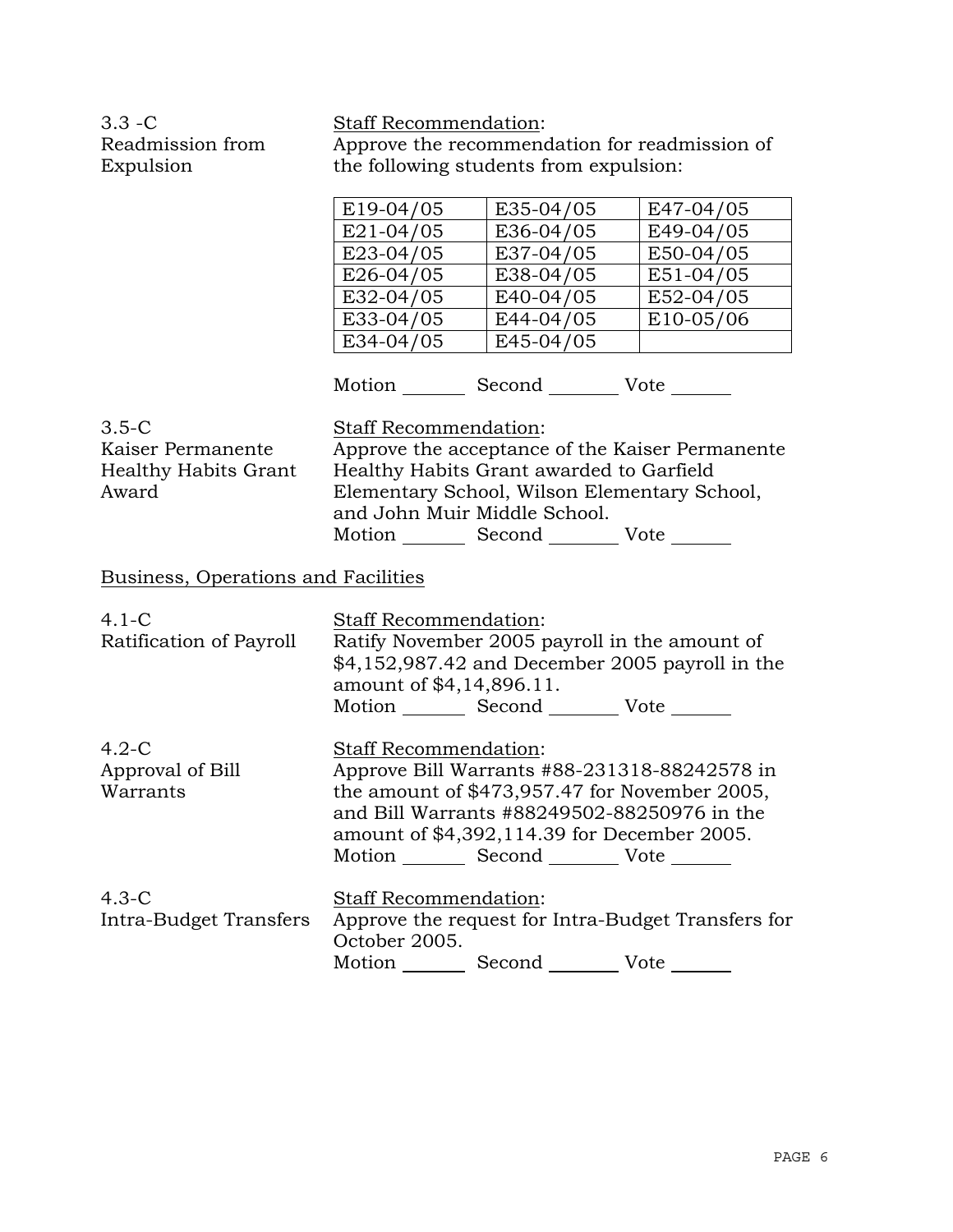| $4.4 - C$<br>Closeout Change Order<br>No. 14, Health & Safety<br>Retrofit Modernization<br>of Garfield, McKinley,<br>Monroe, Washington,<br>Wilson, and Roosevelt<br><b>Elementary Schools</b> | Staff Recommendation:<br>Approve Closeout Change Order No. 14 for Arntz<br>Builders, Inc., for the Elementary Schools<br>Modernization Project, Bid Package No. 03-05.<br>Motion Second Vote |
|------------------------------------------------------------------------------------------------------------------------------------------------------------------------------------------------|----------------------------------------------------------------------------------------------------------------------------------------------------------------------------------------------|
| $4.5 - C$<br>Waste Reduction and<br>Recycling Policy                                                                                                                                           | <b>Staff Recommendation:</b><br>Approve the Waste Reduction and Recycling<br>Policy as presented.<br>Motion Second Vote                                                                      |
| $4.6-C$<br>Resolution $#06-03$ ,<br>SB 1346 Rubberized<br><b>Asphalt Concrete</b><br>Grant Program                                                                                             | <b>Staff Recommendation:</b><br>Adopt Resolution #06-03, SB 1346 Rubberized<br>Asphalt Concrete Grant Program.<br>Motion Second Vote                                                         |

# **ACTION ITEMS**

These items are presented for action at this time. Some may have been reviewed at a previous meeting.

## Business, Operations and Facilities

| $4.1-A$                  | <b>Staff Recommendation:</b> |        |                                                  |
|--------------------------|------------------------------|--------|--------------------------------------------------|
| First Interim Report for |                              |        | Approve the First Interim Report for the 2005/06 |
| the $2005/06$ Fiscal     | Fiscal Year.                 |        |                                                  |
| Year                     | Motion                       | Second | Vote                                             |

## **CONFERENCE**

These items are submitted for advance planning and to assist the Board in establishing future agenda items. The Board may, however, take action on the following:

## General Services

| $1.1-CF$             | <b>Staff Recommendation:</b>                  |
|----------------------|-----------------------------------------------|
| Alameda County       | The Board will discuss and consider approving |
| <b>School Boards</b> | the appointment of a representative to the    |
| Association (ACSBA)  | Alameda County School Boards Association      |
| Representative       | (ACSBA).                                      |
|                      | Motion<br>Second<br>Vote                      |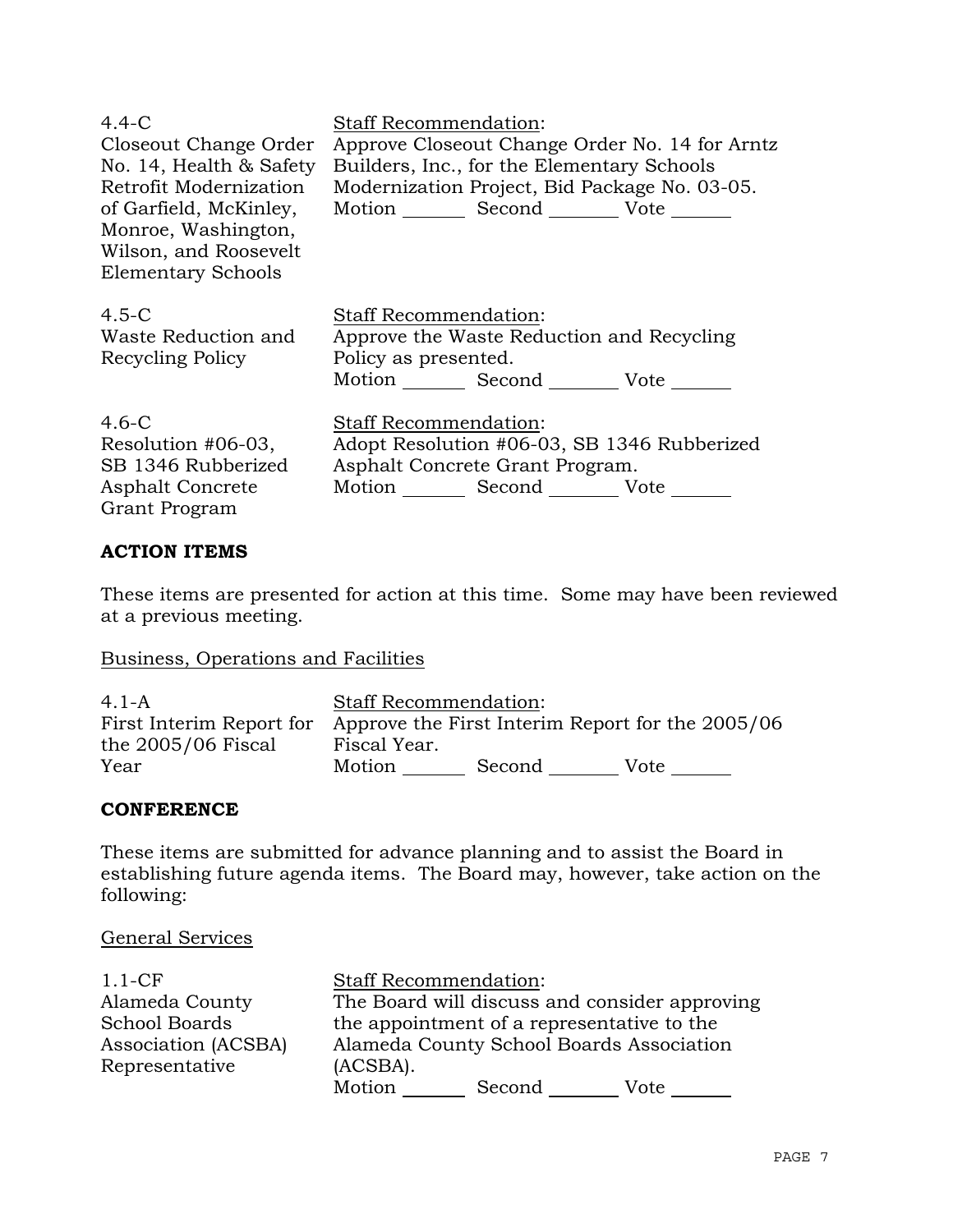| $1.2-CF$<br>Alameda County<br><b>School Boards</b><br>Association (ACSBA)<br>Representative    | Staff Recommendation:<br>The Board will discuss and consider approving<br>the appointment of an alternate representative to<br>the Alameda County School Boards Association<br>(ACSBA).<br>Motion _________ Second __________ Vote _______ |
|------------------------------------------------------------------------------------------------|--------------------------------------------------------------------------------------------------------------------------------------------------------------------------------------------------------------------------------------------|
| $1.3-CF$<br>Eden Area Regional<br>Occupational Program<br>(ROP) Governing Board                | <b>Staff Recommendation:</b><br>The Board will discuss and consider approving<br>the appointment of a representative to the Eden<br>Area Regional Occupational Program (ROP).<br>Motion _________ Second __________ Vote _______           |
| $1.4-CF$<br>Eden Area Regional<br>Occupational Program<br>(ROP) Governing Board<br>Alternate   | Staff Recommendation:<br>The Board will discuss and consider approving<br>the appointment of an alternate representative to<br>the Eden Area Regional Occupation Program<br>$(ROP)$ .<br>Motion Second Vote                                |
| $1.5-CF$<br>Mid-Alameda County<br>Special Education<br>Local Plan Area<br>(MACSELPA)           | Staff Recommendation:<br>The Board will discuss and consider approving<br>the appointment of a representative to Mid-<br>Alameda Special Education Local Plan Area<br>(MACSELPA).<br>Motion Second Vote                                    |
| $1.6-CF$<br>Mid-Alameda County<br>Special Education<br>Local Plan Area<br>(MACSELPA) Alternate | Staff Recommendation:<br>The Board will discuss and consider approving<br>the appointment of an alternate representative to<br>Mid-Alameda Special Education Local Plan Area<br>(MACSELPA).<br>Motion _________ Second _________ Vote _    |
| $1.7-CF$<br>San Leandro<br>Collaborative                                                       | Staff Recommendation:<br>The Board will discuss and consider approving<br>the appointment of a representative to the San<br>Leandro Collaborative.<br>Motion Second Vote                                                                   |
| $1.8-CF$<br>San Leandro<br>Collaborative Alternate                                             | Staff Recommendation:<br>The Board will discuss and consider approving<br>the appointment of an alternate representative to<br>the San Leandro Collaborative.<br>Motion _________ Second __________ Vote ______                            |
| $1.9-CF$                                                                                       | Staff Recommendation:                                                                                                                                                                                                                      |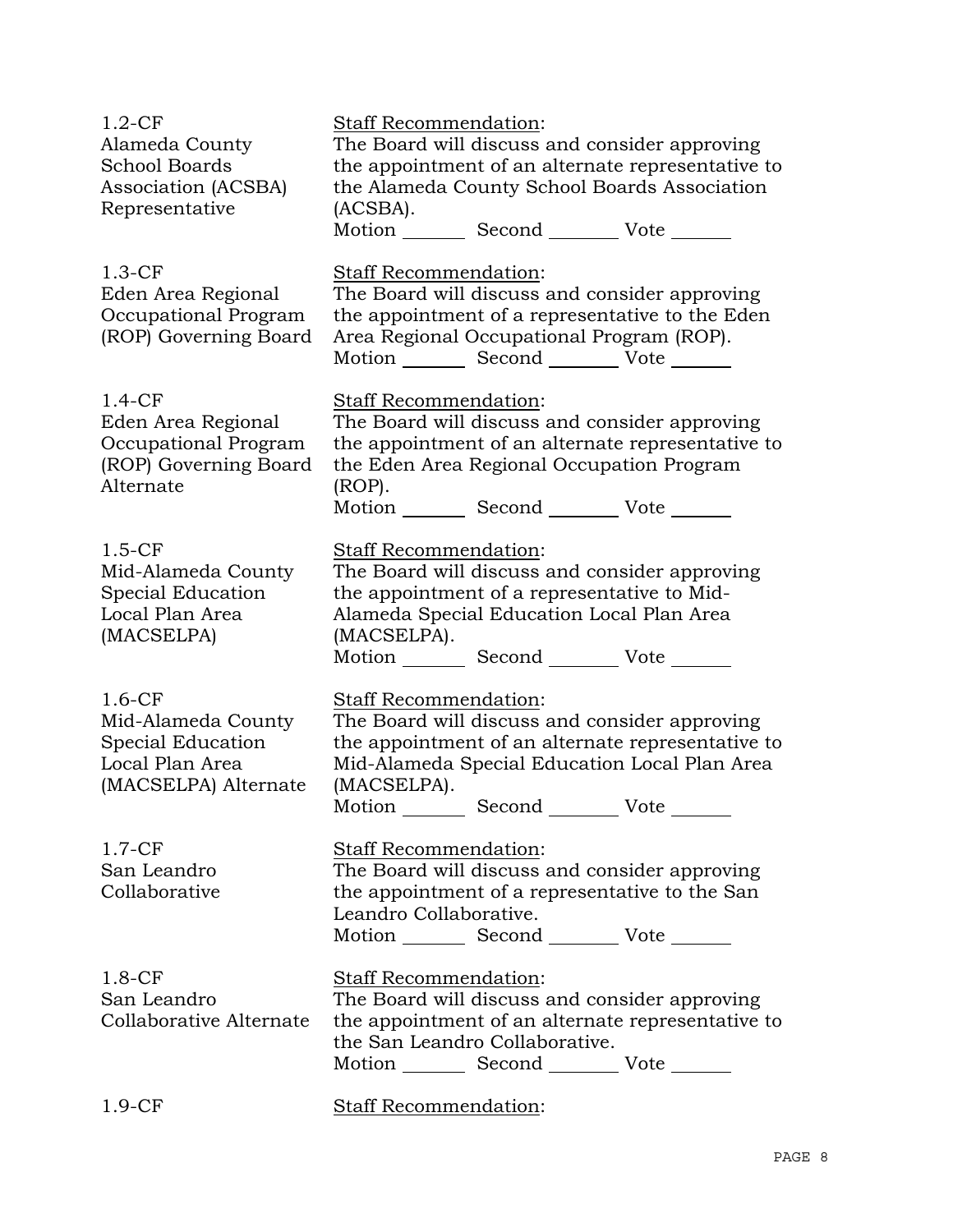| Drug, Alcohol, Tobacco<br>Education (DATE)<br>Committee                                     | The Board will discuss and consider approving<br>the appointment of a representative to the Drug,<br>Alcohol, Tobacco Education (DATE) Committee.<br>Motion _________ Second __________ Vote _______                                                                                                             |
|---------------------------------------------------------------------------------------------|------------------------------------------------------------------------------------------------------------------------------------------------------------------------------------------------------------------------------------------------------------------------------------------------------------------|
| $1.10-CF$<br>Drug, Alcohol, Tobacco<br>Education (DATE)<br>Committee Alternate              | Staff Recommendation:<br>The Board will discuss and consider approving<br>the appointment of an alternate representative to<br>the Drug, Alcohol, Tobacco Education (DATE)<br>Committee.<br>Motion _________ Second ___________ Vote _______                                                                     |
| $1.11 - CF$<br>San Leandro Chamber<br>of Commerce<br><b>Community Partners</b><br>Committee | Staff Recommendation:<br>The Board will discuss and consider approving<br>the appointment of a representative to the San<br>Leandro Chamber of Commerce Community<br>Partners Committee.<br>Motion _________ Second __________ Vote _______                                                                      |
| $1.12 - CF$<br>City Disaster<br>Preparedness Council                                        | Staff Recommendation:<br>The Board will discuss and consider approving<br>the appointment of a representative to the City<br>Disaster Preparedness Council.<br>Motion _________ Second __________ Vote _______                                                                                                   |
| <b>Educational Services</b>                                                                 |                                                                                                                                                                                                                                                                                                                  |
| $3.1 - CF$<br>Proposed New Courses<br>at San Leandro High<br>School                         | Staff Recommendation:<br>The Board will discuss and consider approving<br>four new courses: Introduction to Programming,<br>Spanish for Spanish Speakers III & IV, and<br>Introduction to Creative Arts, and course change to<br>Algebra II and Trigonometry.<br>Motion _________ Second __________ Vote _______ |
| $3.2-CF$<br>Adoption of<br><b>Instructional Materials</b><br>for Reading<br>Intervention    | <b>Staff Recommendation:</b><br>The Board will discuss and consider approving<br>the recommendation to adopt REACH<br>instructional materials to be used as part of the<br>District's Intensive Intervention program for<br>students in grades 3-12.<br>Motion _________ Second __________ Vote _______          |